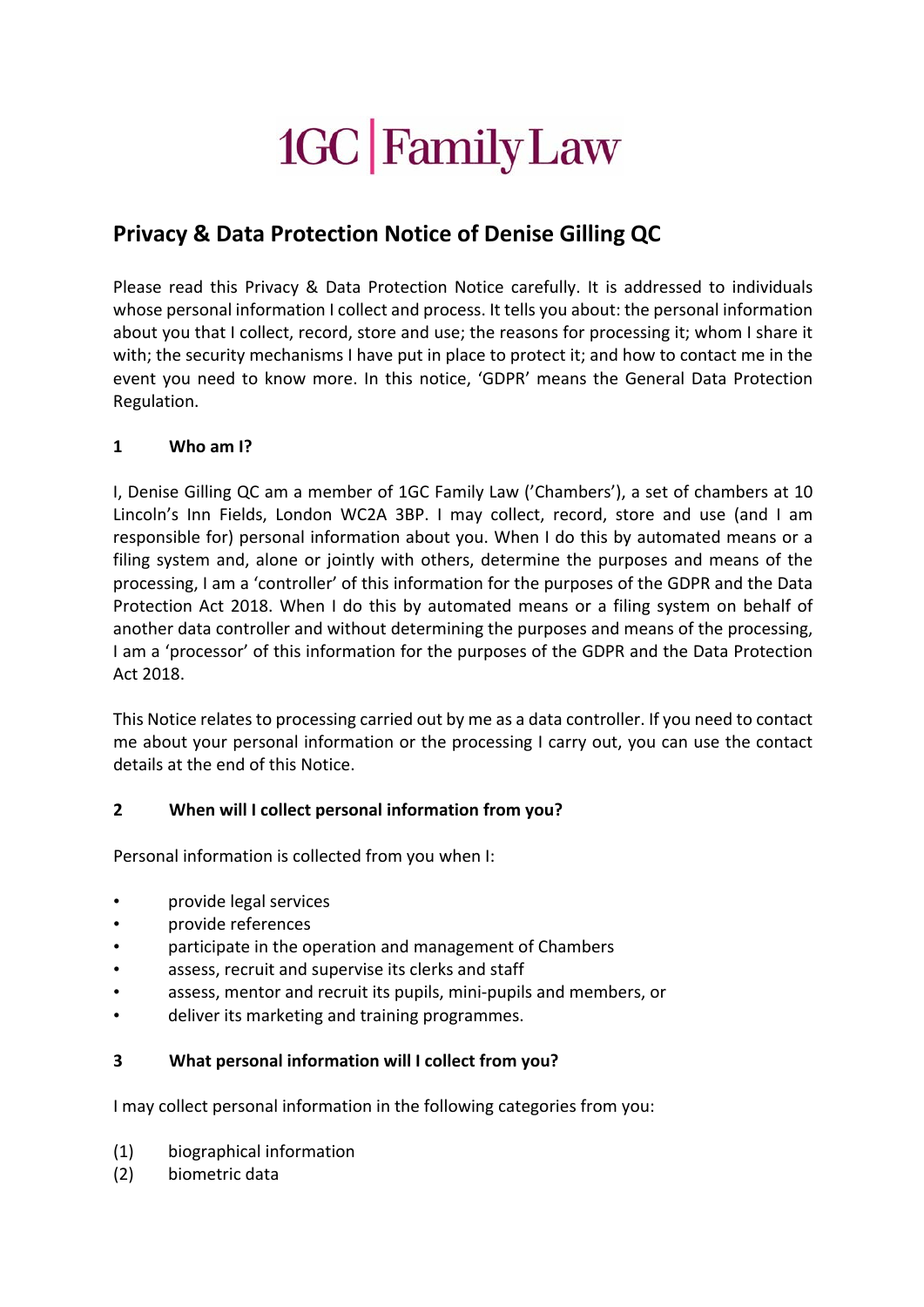- (3) criminal convictions, disposals, offences, proceedings, sentences and related security measures
- (4) education, training and employment details
- (5) family details
- (6) financial details
- (7) genetic data
- (8) goods and services
- (9) lifestyle and social circumstances
- (10) other personal data relevant to instructions to provide legal services, including data specific to the case or instructions in question
- (11) personal details
- (12) physical or mental health details
- (13) political opinions
- (14) racial or ethnic origin
- (15) relationships
- (16) religious, philosophical or other beliefs
- (17) trade union membership, and
- (18) sex life or sexual orientation.

# **4 What personal Information about you will I collect from others?**

I may also collect personal information in the same categories from third parties, such as:

- clerks, members, mini-pupils, pupils and staff in/of Chambers and other chambers
- current, past or prospective employers or referees
- education and examining bodies
- government departments and other public authorities, including investigators, ombudsmen, prosecutors and regulators
- lay and professional clients and their staff
- members of the public
- other legal professionals or experts
- publicly accessible sources of information, including databases, law reports, records, registers and the mainstream and social media
- the intended recipient, where you have asked me to provide a reference
- the members and staff of courts, tribunals and inquiries
- professional advisers, associations and trade bodies, e.g. Bar Associations, the Bar Council or the Inns of Court
- witnesses, and
- your associates, family and friends.

# **5 Why will I collect personal information about you?**

I may record, store and use your personal information for the following purposes:

- (1) as permitted or required by law and by my professional obligations, including under the Bar Standards Board Handbook and Code of Conduct
- (2) to carry out anti-money laundering and terrorist financing checks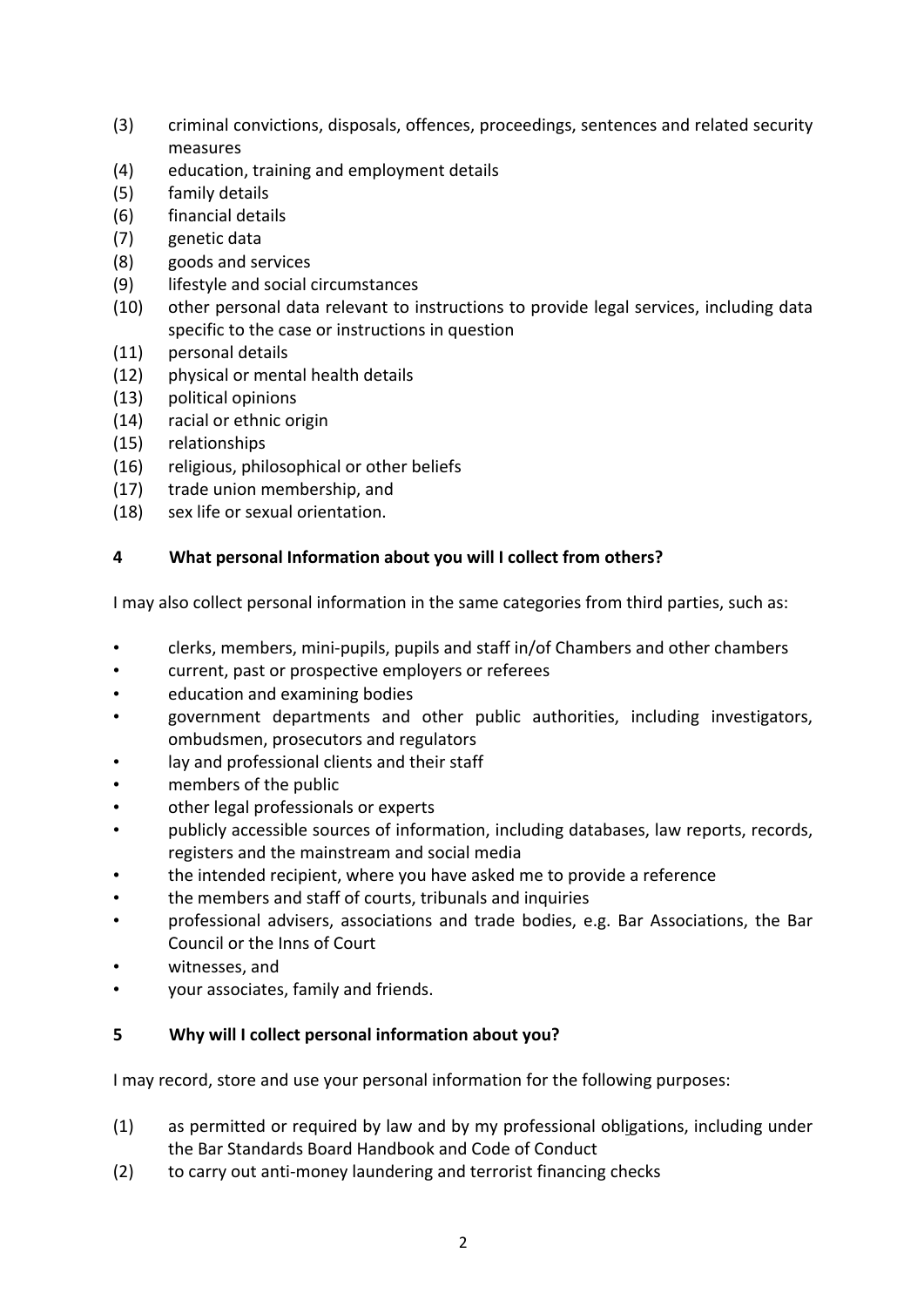- (3) to check for actual or potential conflicts of interest in connection with actual or potential cases or instructions
- (4) to keep accounting and professional records and carry out office administration
- (5) to participate in the operation and management of Chambers, the assessment, recruitment and supervision of its clerks and staff, the assessment, mentoring and recruitment of its pupils, mini-pupils and members and the delivery of its marketing and training programmes (in such circumstances, I may be acting as a data processor on behalf of Chambers)
- (6) to participate in the operation and management of professional associations and trade bodies, such as Bar Associations, the Bar Council or the Inns of Court (in such circumstances, I may be acting as a data processor on behalf of the body in question)
- (7) to promote or market my services, including in legal directories
- (8) to provide legal services to my clients, including taking instructions and providing legal advice and representation in arbitrations, courts, inquiries, mediations and tribunals
- (9) to publish judgments or decisions of courts or tribunals
- (10) to respond to potential complaints or make complaints
- (11) to respond to subject access requests
- (12) to take or defend actual or potential legal or regulatory proceedings or to exercise a lien
- (13) to train other barristers, mini-pupils and pupils and when providing work experience or work shadowing opportunities
- (14) to train students and qualified or trainee legal professionals or experts using personal information which is already in the public domain
- (15) to respond to requests for references, and
- (16) when procuring goods and services.

# **6 Why do you need to provide the personal information to me?**

If I have been instructed by you or on your behalf, if you have asked for a reference or if you have applied to be or are a member, pupil, mini-pupil or staff member in/of Chambers, your personal information may have to be provided, to enable me to:

- provide you with legal services or a reference
- participate in the operation and management of Chambers, the assessment. recruitment and supervision of its staff, the assessment, mentoring and recruitment of its mini-pupils, pupils and members and the delivery of its marketing and training programmes
- comply with my legal or professional obligations, and
- keep accounting records.

# **7 What is the legal basis for processing your personal information?**

I rely on the following as the lawful bases on which I collect, record, store and use your personal information:

If you have consented to the processing, then I may carry it out for the purposes set out above to the extent to which you have consented to me doing so.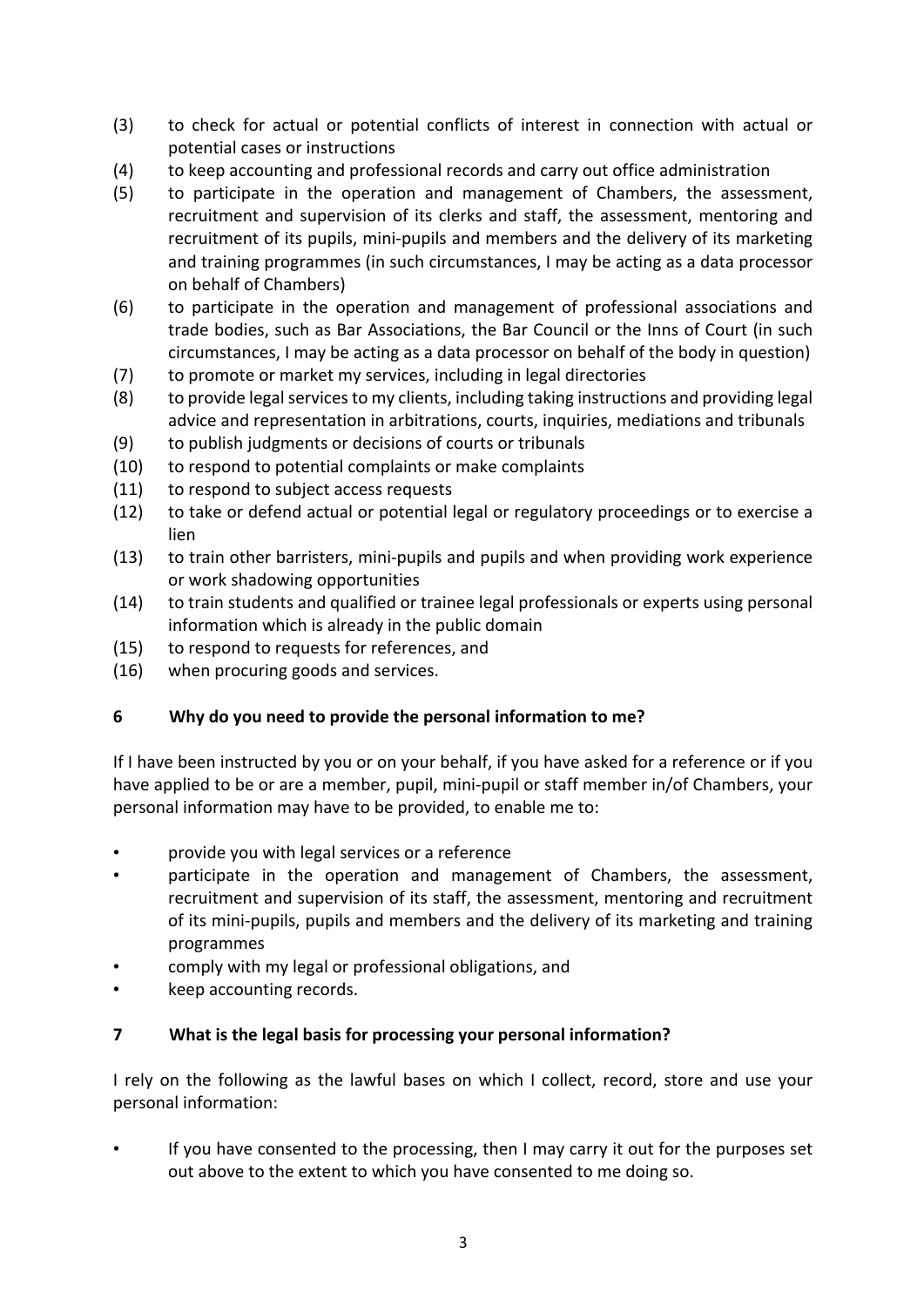- If you are a client, the processing may be necessary for the performance of a contract for legal services or in order to take steps at your request prior to entering into a contract.
- I rely on my legitimate interests and/or the legitimate interests of third parties in carrying out the processing for the purposes (5), (6), (8) and (15) in paragraph 5 above.
- In certain circumstances, the processing may be necessary for the performance of a task in the public interest, e.g. if I am assisting a pro bono organisation.
- In certain circumstances, the processing may be necessary in order that I can comply with my legal or professional obligations, including accounting to HM Revenue and Customs, carrying out anti-money laundering or terrorist financing checks, checking for actual or potential conflicts of interest and complying with common law duties of care and other legal or professional obligations and subject access requests.
- The processing may also be necessary when publishing judgments or decisions of courts or tribunals.

In relation to personal information which is in any of the categories (2), (3), (7), (12), (13), (14), (16), (17) and (18) of paragraph 3 above and is therefore considered particularly sensitive:

- I rely on your consent for any processing for the purposes (4), (7), (10), (13) and (15) of paragraph 5 above, but if you do not consent to processing for purposes (10) and (15) of paragraph 5, I will be unable to take your case or instructions or provide a reference. This is because I need to be able to retain material about your case until there is no prospect of a complaint, fee dispute, legal or regulatory proceedings or subject access request being made and to provide an informed and complete reference, and
- I am further entitled to process such personal information in accordance with all the provisions of this paragraph 7 where this is necessary for the purposes of legal proceedings, legal advice or otherwise for establishing, exercising or defending legal rights or where it has been manifestly made public by you or for reasons of substantial public interest connected with the administration of justice.

# **8 Will I share your personal information with anyone else?**

Some of the personal information I collect as set out above will be protected by legal professional privilege unless and until it becomes public in the course of any proceedings or otherwise.

As a barrister I also have an obligation to keep personal information confidential and private, except where it otherwise becomes public or its publication or disclosure is necessary as part of the case or proceedings. It may be necessary to share your personal information with the following:

- clerks, members, mini-pupils, pupils and staff in*/*of Chambers and other chambers
- current, past or prospective employers or referees
- education and examining bodies
- the general public in relation to the publication of judgments or decisions of courts or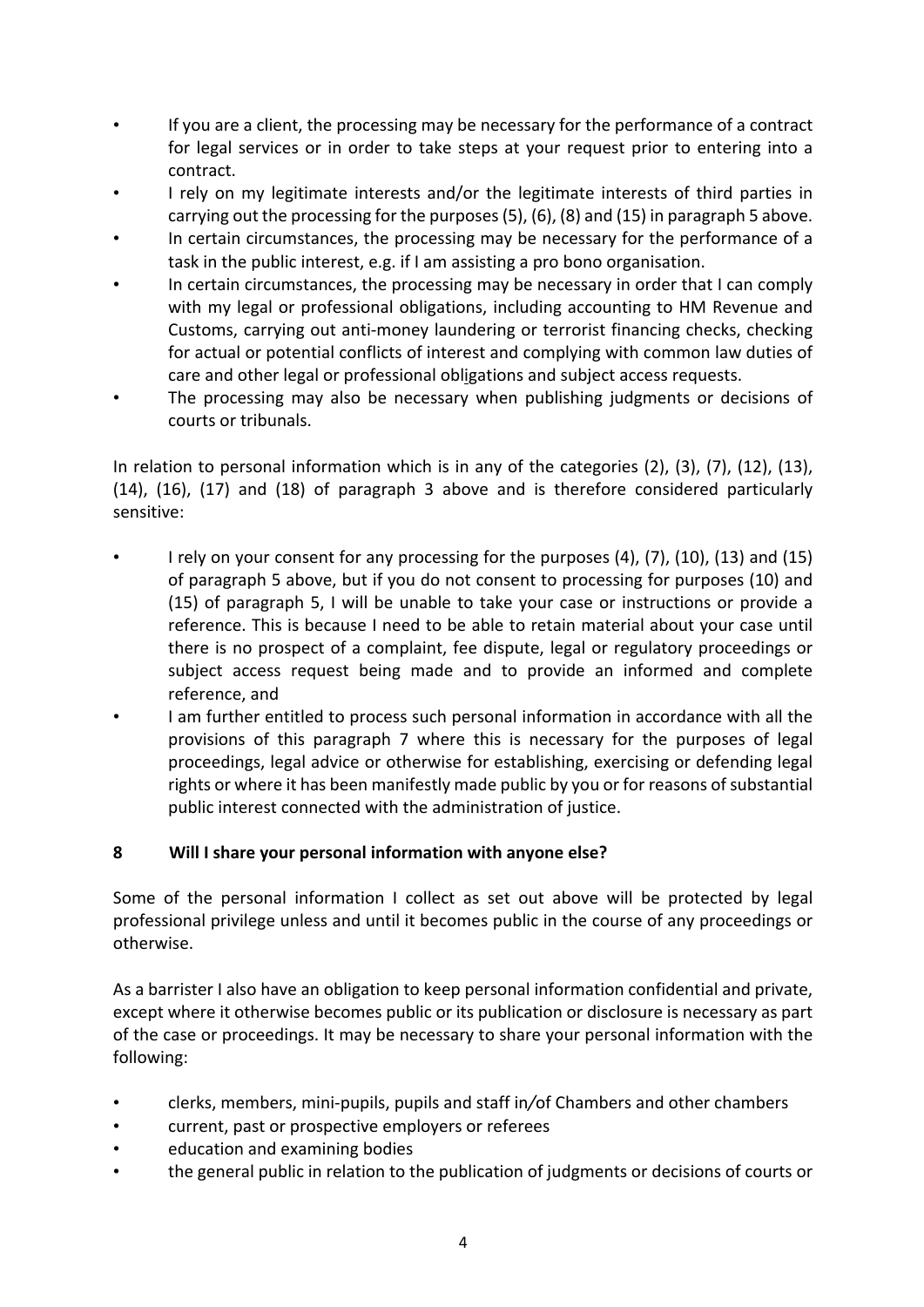tribunals

- government departments and other public authorities, including investigators, ombudsmen, prosecutors and regulators
- in the event of complaints, my Heads of Chambers, other members of Chambers who deal with complaints, my clerks and other Chambers staff, my Chambers Director, the Bar Standards Board and the Legal Ombudsman
- in the event of legal proceedings, my Heads of Chambers, my clerks and other Chambers staff, my Chambers Director, my insurers and my own legal advisers
- IT support staff, email providers and data storage providers
- cloud-based technology providers including email services (such as Microsoft Office 365 and Mimecast), data storage (such as Dropbox Business) and video conferencing (such as Zoom and Microsoft Teams)
- lay and professional clients and their staff
- other legal professionals or experts
- the intended recipient, where you have asked me to provide a reference
- the members and staff of courts, tribunals and inquiries
- professional advisers, associations and trade bodies, e.g. Bar Associations, the Bar Council or the Inns of Court
- witnesses, or
- your associates, family and friends or those of my clients.

In addition I may be required to provide your personal information to regulators, such as the Bar Standards Board, the Legal Ombudsman, the Financial Conduct Authority or the Information Commissioner's Office. In the case of the latter, there is a risk that your personal information may lawfully be disclosed by that Office for the purpose of other civil or criminal proceedings, without my consent or yours, which includes privileged information. I may also be required to disclose your personal information to the police or intelligence services in accordance with my legal or professional obligations.

# **9 Will your personal information be transferred outside the UK and EEA?**

This Notice is of general application and as such it is not possible to state whether it will be necessary to transfer your personal information out of the UK in any particular case or for a reference. If you reside outside the UK or your case or the role for which you require a reference involves persons or organisations or courts or tribunals outside the UK, then it may be necessary to transfer some of your personal information to that country outside of the UK for that purpose.

However, if you are in a country outside the UK or if the instructions you provide come from outside the UK, then it is inevitable that personal information will be transferred to those countries. If this applies to you and you wish additional precautions to be taken in respect of your personal information, please indicate this when providing initial instructions. Some countries and organisations outside the UK have been assessed by the UK government as having data protection laws and procedures that provide adequate protection – these countries include all the states in the European Economic Area ('EEA'). However, most other countries have not been assessed so positively. If your personal information has to be transferred outside the UK and EEA, then it may not have the same protections and you may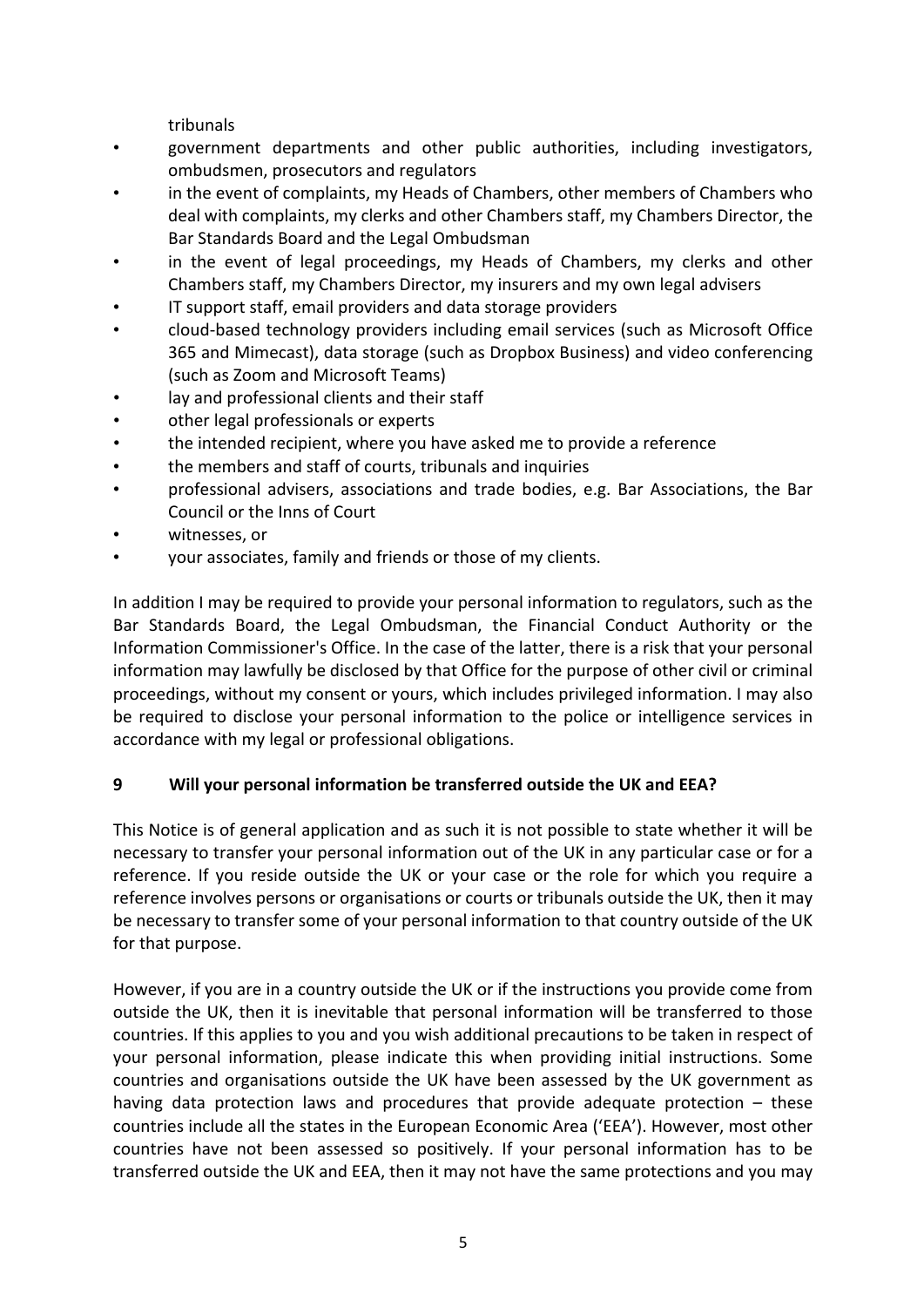not have the same rights as you would within the UK and EEA.

I may transfer your personal information to the following which are located outside the UK and EEA:

- Cloud-based online technology companies which are based in the USA and provide services such as:
	- $\circ$  email services, in order to enable communications containing your personal information between parties who are necessary for the conduct of your case and to store those communications so that I may access them when I need to
	- o data storage, in order to enable me to store your personal information and/or backup copies of it so that I may access them when I need to, or
	- o video conferencing, in order to enable me to conduct video calls with you or with necessary third parties which may feature your personal information.

Though the USA does not have the same data protection laws as the UK or EEA, these US online technology companies were in compliance with the EU-US Privacy Shield which was recognised by the European Commission as providing adequate protection prior to the Privacy Shield being invalidated by the European Union's Court of Justice in 2020. The Privacy Shield is expected to be renegotiated and, in the meantime and following a risk assessment, it is reasonable to expect that the safeguards provided by the GDPR compliance measures I adopt in my practice and by the terms of service of these providers (including any relevant current or future Standard Contractual Clauses) will ensure adequate protection for your personal information.

- Cloud data storage services based in the USA which have agreed to comply with the EU-US Privacy Shield, in order to enable me to store your personal information and/or backup copies of it so that I may access them when I need to. The USA does not have the same data protection laws as the EU, but the EU-US Privacy Shield has been recognised by the European Commission as providing adequate protection.
- Cloud-based data storage services based in Switzerland, in order to enable me to store your data and/or backup copies of your data so that I may access your data when I need to. Switzerland does not have the same data protection laws as the UK or the EU but has been recognised by the European Commission and UK government as providing adequate protection.

If I decide to publish a judgment or decision of a court or tribunal containing your personal information then this will be published to the world.

I will not otherwise transfer your personal information outside the UK and EEA except as necessary for providing legal services or for any legal proceedings.

# **10 How do I keep your personal information safe?**

Publication of details about my security arrangements would risk their compromise, but my accounts, equipment, premises and records are all backed up, encrypted, locked, passwordprotected, or secured and/or subject to anti-virus and/or firewall protection as appropriate and having regard to Bar Council guidance on IT issues.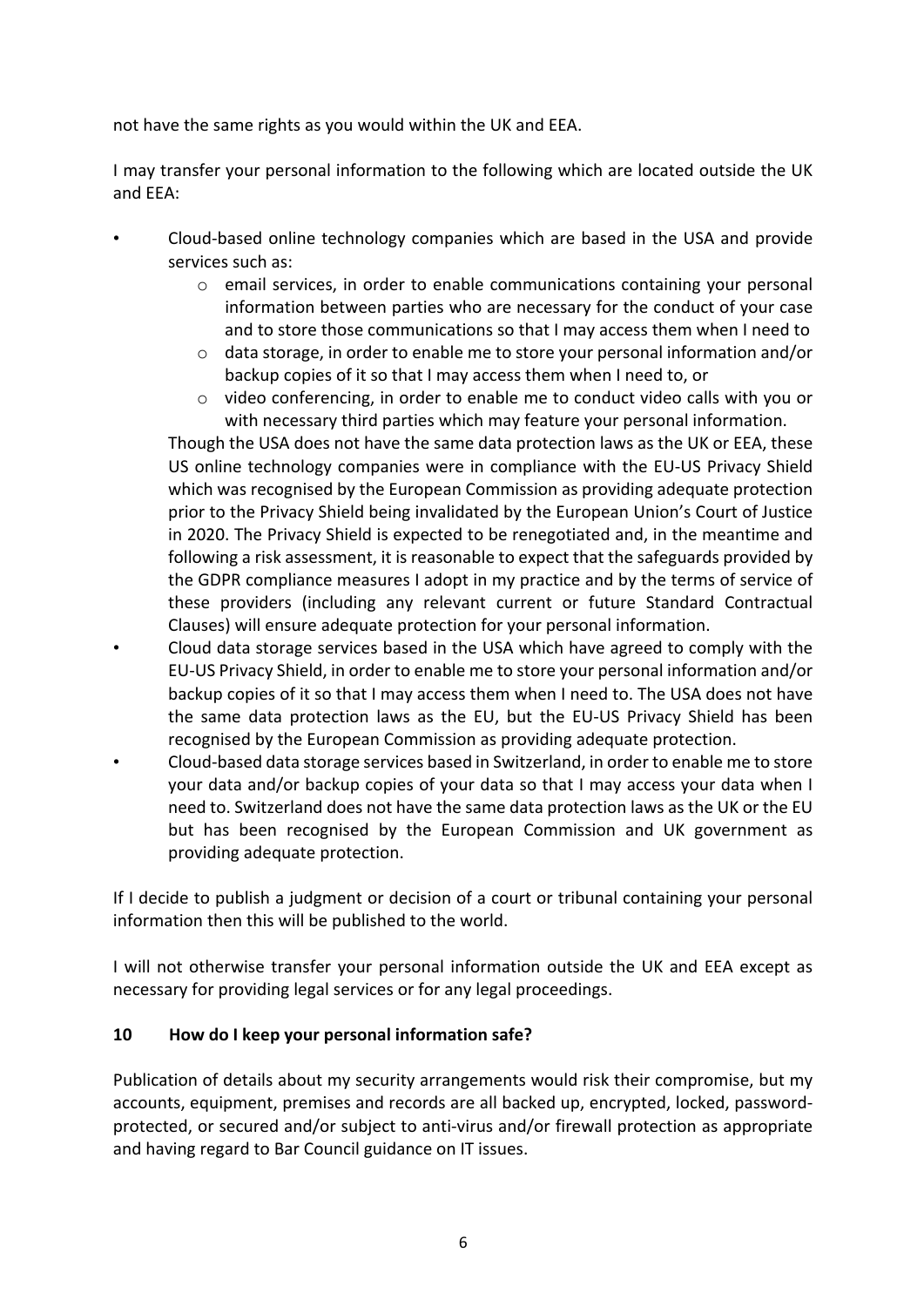Furthermore, where Chambers act as a data processor on my behalf, it does so within GDPRcompliant constitutional, contractual, technical and organisational arrangements, policies and procedures and subject to guarantees and obligations of confidentiality. In this regard, the clerks and staff in Chambers and Chambers' IT support staff provide me with assistance and support and communicate and liaise with others on my behalf and I also use my Chambers' IT systems, including email servers, fee, diary, practice-management and record keeping software, internet and intranet, network and other shared drives and servers.

# **11 How long will I keep your personal information?**

I will normally store your personal information for a maximum of seven years from whichever is the latest of:

- the date of the last item of work carried out by me on the case
- the date on which time for any further appeal expired
- the date of the last payment received by me, or
- the date on which all outstanding payments are written off.

Further retention is likely to occur where:

- a longer limitation period applies (e.g. the case involved a minor)
- the case involved an order which remains effective, contains an injunction or undertakings to the court and is subject to a penal notice, or
- a connected complaint or legal or regulatory proceedings are active or reasonably in prospect.

In such circumstances, I will carry out as much minimisation as is practicable and set a date for a further review on a case-by-case basis.

When the relevant retention period for any personal information has expired, deletion, destruction and/or minimisation will be carried out (without further notice) as soon as reasonably practicable after the information is marked for this to be done.

I will store some of your personal information which I need to carry out conflict checks for the rest of my career in practice as a barrister. However, this is likely to be limited to your full name(s), date of birth, contact details, solicitors and outline information relating to the case or instruction. This will not include any information within categories (2), (3), (7), (12), (13), (14), (16), (17) and (18) of paragraph 3 above.

Information related to anti-money laundering checks will be retained until five years after the completion of the transaction or the end of the relationship, whichever is the later.

# **12 Can you withdraw your consent?**

I am relying on your consent to process your personal information as set out above. You provided this consent when you agreed that I would provide legal services, you asked me to provide a reference or you applied to be or became a clerk, member, mini-pupil, pupil or staff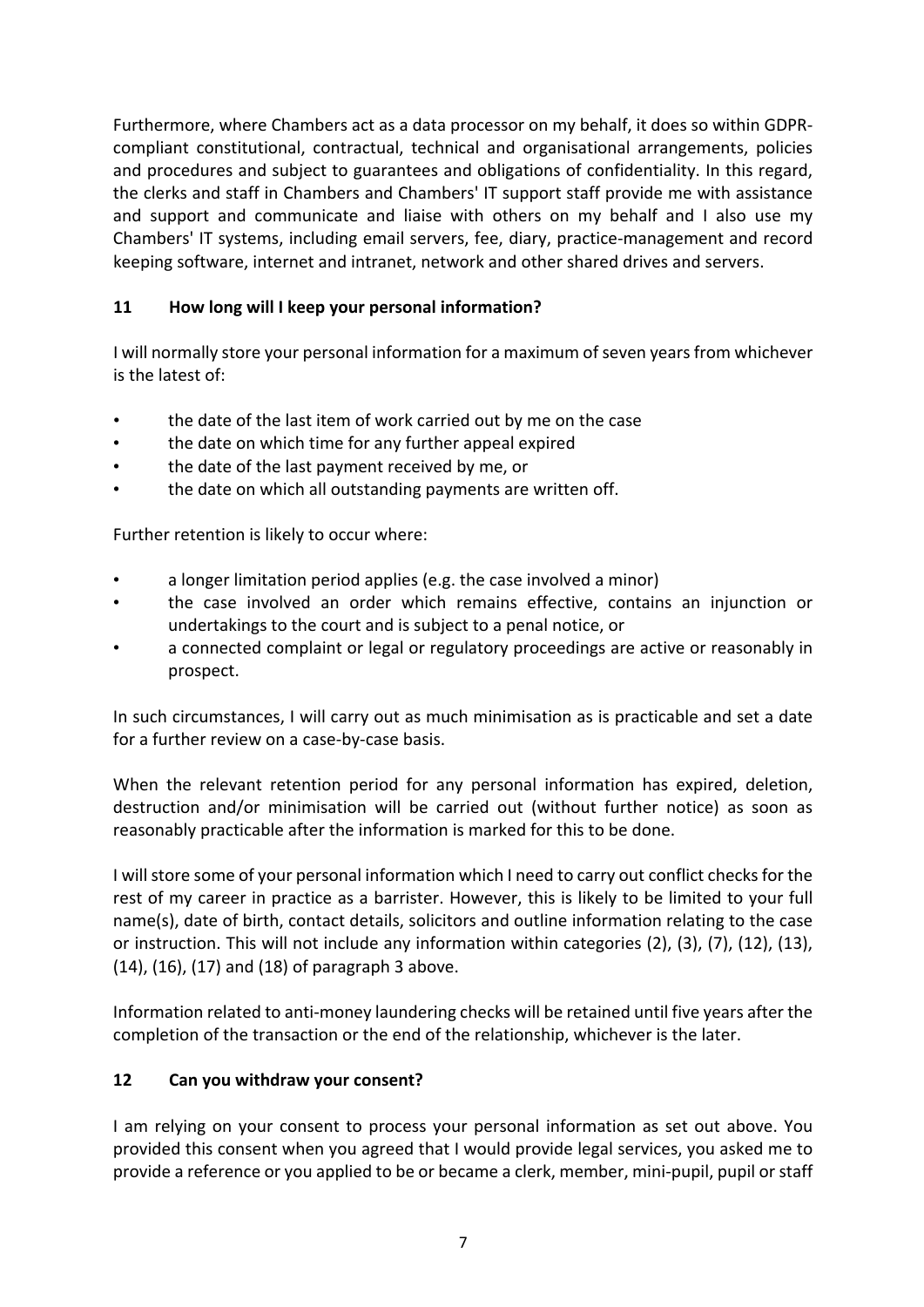member in/of Chambers. You have the right to withdraw this consent at any time, but this will not affect the lawfulness of any processing activity I have carried out prior to you doing so. Furthermore, where I also rely on other legal basis for processing your personal information, you may not be able to prevent me doing so.

# **13 What are your rights?**

Under the GDPR, you have a number of rights that you can exercise free of charge in certain circumstances. In summary, and subject to certain legislative exemptions and restrictions, you may have the right to:

- ask for access to your personal information and other supplementary information
- ask for correction of mistakes in your personal information or to complete missing information
- ask for your personal information to be erased
- receive a copy of the personal information you have provided to me or have this information sent to a third party in a structured, commonly used and machinereadable format, e.g. as a Word document file
- object at any time to processing of your personal information for direct marketing
- object in certain circumstances to the continued processing of your personal information
- restrict my processing of your personal information, and
- ask not to be the subject of automated decision-making which produces legal effects that concern you or affect you in a significant way (albeit that I do not myself carry out any such decision-making).

If you want more information about your rights under the GDPR, please see the Information Commissioner's guidance.

If you want to exercise any of the above rights, please:

- use the contact details at the end of this Notice
- provide proof of your identity and address
- provide a contact address, and
- state the right(s) you wish to exercise.

I may need to ask you to provide other information so that you can be identified and, provided I am not on leave, I will respond within one month from receipt of your request.

# **14 How can you make a complaint?**

The GDPR also gives you the right to lodge a complaint with the Information Commissioner's Office if you are in the UK, or with the supervisory authority of the EU Member State where you work, normally live or where the alleged infringement of data protection laws occurred.

The Information Commissioner's Office can be contacted at: